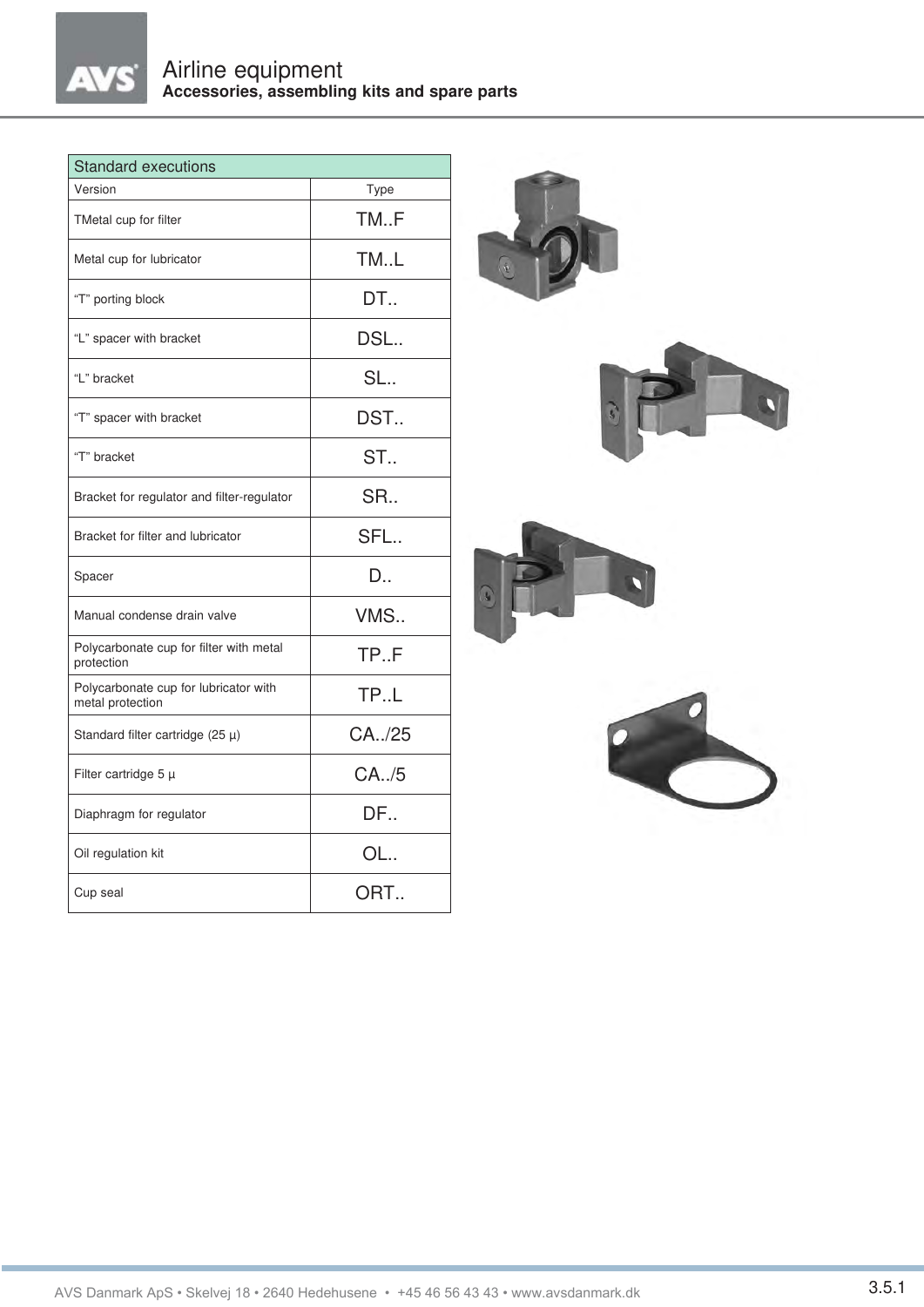# Airline equipment **Accessories, assembling kits and spare parts**

Cup for filter



**AVS** 



|        | Polycarbonate<br>with metal protection |                   |     |    |
|--------|----------------------------------------|-------------------|-----|----|
| Code   | <b>Size</b>                            | Item              | A   | B  |
| 090155 | 1/4"                                   | TP <sub>14F</sub> | 92  | 36 |
| 090156 | 3/8"                                   | TP38F             | 114 | 44 |
| 090157 | 1/2"                                   | TP <sub>12F</sub> | 140 | 60 |
| 090158 | 1"                                     | TP01F             | 140 | 60 |

|        |             | Metal cup         |     |    |
|--------|-------------|-------------------|-----|----|
| Code   | <b>Size</b> | Item              | A   | B  |
| 090121 | 1/4"        | TM14F             | 92  | 36 |
| 090122 | 3/8"        | TM38F             | 114 | 44 |
| 090123 | 1/2"        | TM <sub>12F</sub> | 140 | 60 |
| 090124 | 1"          | TM01F             | 140 | 60 |













|        | Polycarbonate<br>with metal protection |                    |     |    |
|--------|----------------------------------------|--------------------|-----|----|
| Code   | <b>Size</b>                            | Item               | A   | B  |
| 090159 | 1/4"                                   | TP <sub>14</sub> L | 72  | 36 |
| 090160 | 3/8"                                   | TP38L              | 90  | 44 |
| 090161 | 1/2"                                   | <b>TP12L</b>       | 118 | 60 |
| 090162 | 1"                                     | TP01L              | 118 | 60 |

|        |             | Metal cup    |     |    |
|--------|-------------|--------------|-----|----|
| Code   | <b>Size</b> | Item         | A   | B  |
| 090125 | 1/4"        | <b>TM14L</b> | 72  | 36 |
| 090126 | 3/8"        | <b>TM38L</b> | 90  | 44 |
| 090127 | 1/2"        | <b>TM12L</b> | 118 | 60 |
| 090128 | 4, 11       | TM01L        | 118 | 60 |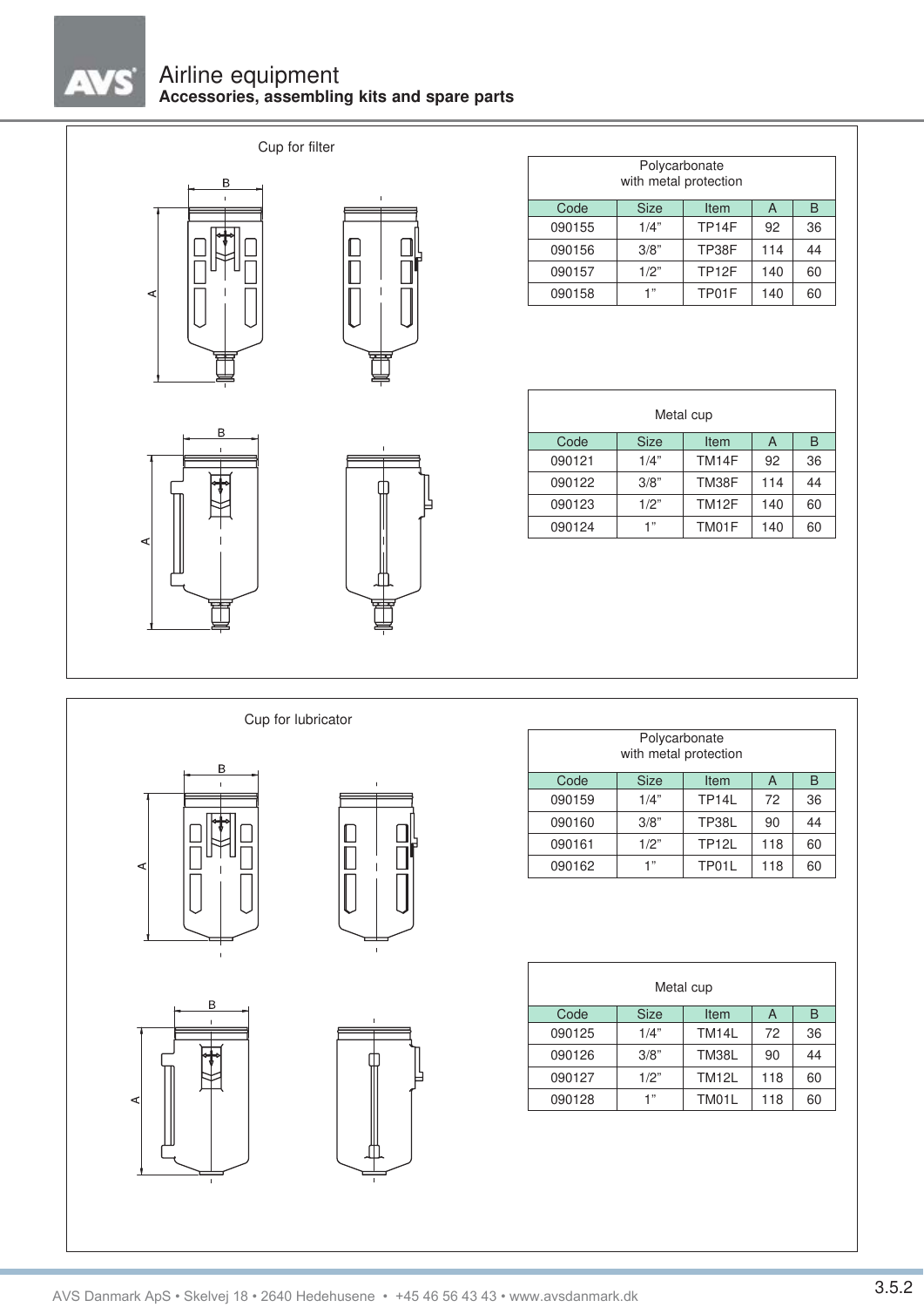

# Airline equipment **Accessories, assembling kits and spare parts**



## "T" porting block (only for F+RR+L)

| Code   | Item | <b>Size</b> | A  | B  | C    | G    |
|--------|------|-------------|----|----|------|------|
| 090129 | DT14 | 1/4"        | 10 | 19 | 29   | 1/4" |
| 090130 | DT38 | 3/8"        | 11 | 19 | 33   | 1/4" |
| 090131 | DT12 | 1/2"        | 14 | 24 | 39   | 3/8" |
| 090132 | DT01 | -4 22       | 15 | 30 | 50,5 | 1/2" |

## **It can only be mounted between the filter and regulator**



#### "L" spacer with bracket

| Code   | Item              | <b>Size</b> |      |      |    | G  |
|--------|-------------------|-------------|------|------|----|----|
| 090133 | DSL <sub>14</sub> | 1/4"        | 30   | 5    | 33 | 10 |
| 090134 | DSL38             | 3/8"        | 41   |      | 45 |    |
| 090135 | DSL <sub>12</sub> | 1/2"        | 50   |      | 50 | 14 |
| 090136 | DSL01             | 4, 33       | 69,8 | 10,5 | 63 | 15 |

For bracket dimensions see below table (type SL)



## "L" bracket

| Code   | Item             | <b>Size</b> |    | B  | C   |   |      | R    |
|--------|------------------|-------------|----|----|-----|---|------|------|
| 090163 | <b>SL14</b>      | 1/4"        | 24 | 15 | 5,5 | 3 | 5    | 2,75 |
| 090164 | SL <sub>38</sub> | 3/8"        | 35 | 16 |     | 4 |      | 3,5  |
| 090165 | <b>SL12</b>      | 1/2"        | 40 | 22 | 9   | 4 |      | 4,5  |
| 090166 | SL <sub>01</sub> | 4 "         | 50 | 23 | 12  | 4 | 10.5 | 6    |



|        | "T" spacer with bracket |             |      |      |    |    |
|--------|-------------------------|-------------|------|------|----|----|
| Code   | Item                    | <b>Size</b> | Е    |      |    | G  |
| 090137 | DST <sub>14</sub>       | 1/4"        | 30   | 5    | 33 | 10 |
| 090138 | DST38                   | 3/8"        | 41   |      | 45 | 11 |
| 090139 | DST <sub>12</sub>       | 1/2"        | 50   |      | 50 | 14 |
| 090140 | DST01                   | 1"          | 69,8 | 10,5 | 63 | 15 |

For bracket dimensions see next page table (type ST)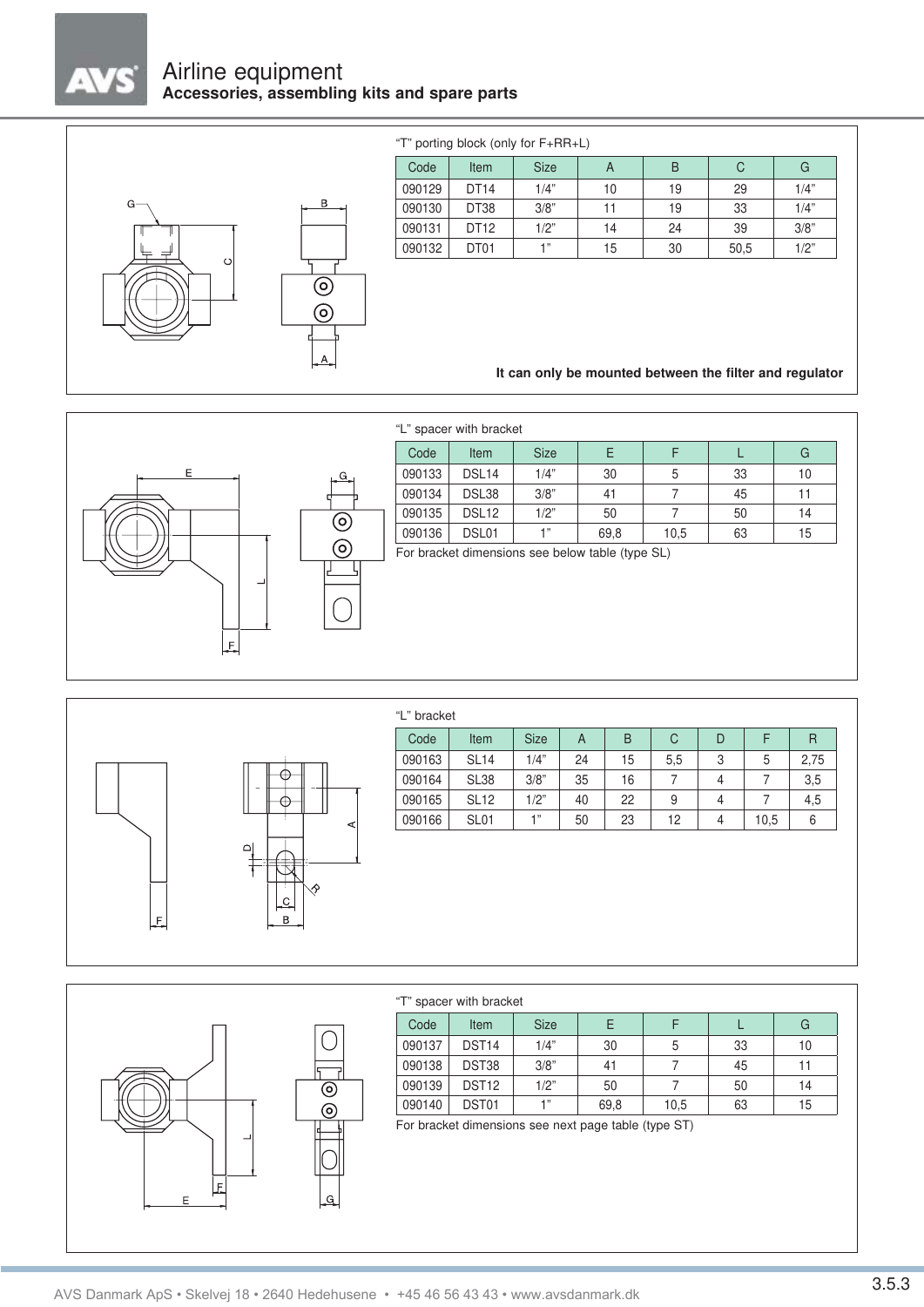# $^\star$

# Airline equipment **Accessories, assembling kits and spare parts**



| F<br>C<br>D<br><b>Size</b><br>B<br>Code<br>Item<br>A<br>3<br>1/4"<br>24<br>090167<br><b>ST14</b><br>5<br>15<br>5,5<br><b>ST38</b><br>3/8"<br>35<br>7<br>090168<br>16<br>4<br>7 | Н<br>48 | R<br>2,75 |
|--------------------------------------------------------------------------------------------------------------------------------------------------------------------------------|---------|-----------|
|                                                                                                                                                                                |         |           |
|                                                                                                                                                                                |         |           |
|                                                                                                                                                                                | 70      | 3,5       |
| <b>ST12</b><br>1/2"<br>9<br>090169<br>7<br>40<br>22<br>4                                                                                                                       | 80      | 4,5       |
| 1"<br>ST <sub>01</sub><br>090170<br>50<br>23<br>12<br>4<br>10,5                                                                                                                | 100     | 6         |



# Bracket for regulator and filter-regulator

| 1/4"<br>55<br>19<br>50<br>30<br> 33,5 20<br>090141<br><b>SR14</b><br>34<br>25<br>15<br> 5,4 2,7<br>3/8"<br>53<br>14<br>39<br>090142<br><b>SR38</b><br>40<br>64<br> 42,5 25<br>1,5<br>8<br>6,5 3,25<br> 21,5 <br>090143<br>27<br>18 79,2 49,2 52,5 30<br>SR1201<br>$1/2" - 1"$<br>70<br>54<br>2<br>⋖ |   | Code | Item | <b>Size</b> | $\overline{A}$ | B | C | D | F | G | Н | J | K | N | R |
|-----------------------------------------------------------------------------------------------------------------------------------------------------------------------------------------------------------------------------------------------------------------------------------------------------|---|------|------|-------------|----------------|---|---|---|---|---|---|---|---|---|---|
|                                                                                                                                                                                                                                                                                                     |   |      |      |             |                |   |   |   |   |   |   |   |   |   |   |
| $10,5$ 8,5 4,25                                                                                                                                                                                                                                                                                     |   |      |      |             |                |   |   |   |   |   |   |   |   |   |   |
|                                                                                                                                                                                                                                                                                                     |   |      |      |             |                |   |   |   |   |   |   |   |   |   |   |
|                                                                                                                                                                                                                                                                                                     | മ |      |      |             |                |   |   |   |   |   |   |   |   |   |   |
|                                                                                                                                                                                                                                                                                                     |   |      |      |             |                |   |   |   |   |   |   |   |   |   |   |



## Bracket for filter and lubricator



| Spacer |                 |             |    |
|--------|-----------------|-------------|----|
| Code   | <b>Item</b>     | <b>Size</b> | A  |
| 090148 | D <sub>14</sub> | 1/4"        | 10 |
| 090149 | D38             | 3/8"        | 11 |
| 090150 | D <sub>12</sub> | 1/2"        | 14 |
| 090151 | D <sub>01</sub> | 1"          | 15 |